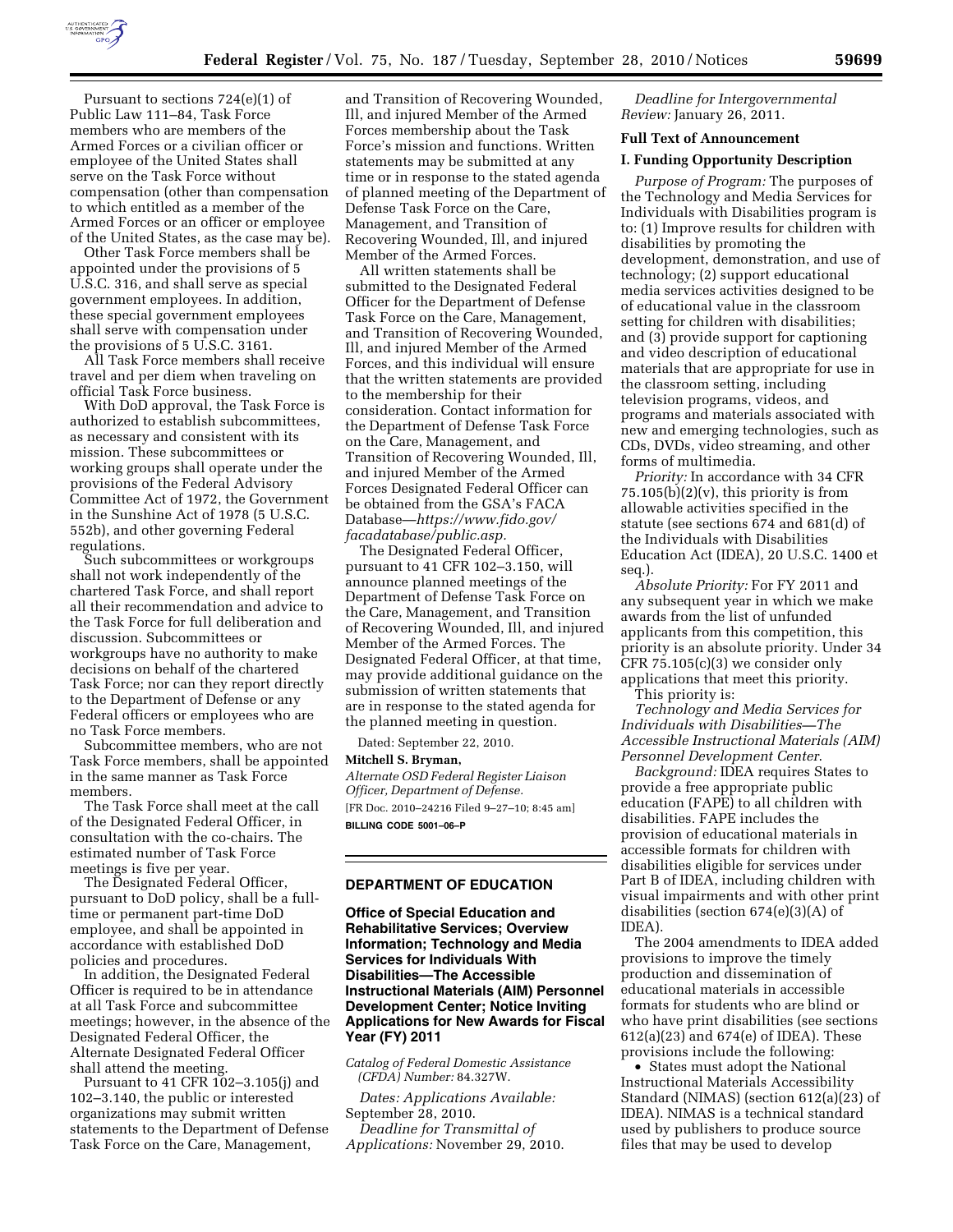multiple specialized formats (such as Braille or audio books) for students with print disabilities.

• The Department was directed to establish the National Instructional Materials Access Center (NIMAC), a repository for NIMAS files (section 674(e) of IDEA). For more information about NIMAC, go to *[http://](http://www.nimac.us)  [www.nimac.us.](http://www.nimac.us)* 

• States that choose to coordinate with NIMAC must require publishers to submit NIMAS files to NIMAC as part of State textbook purchase agreements (section  $612(a)(23)$  of IDEA).

These provisions were designed to ensure that State educational agencies (SEAs) and local educational agencies (LEAs) meet the educational needs of all students with disabilities by providing appropriate instructional materials in accessible formats. A major barrier to the implementation of the NIMAS provisions is that some children with disabilities are ineligible to use materials rendered from NIMAC files. The files obtained from NIMAC may only be used for children with disabilities who are eligible under IDEA and who meet the definition of ''blind or other persons with print disabilities'' under the Act to Provide Books for the Adult Blind (2 U.S.C. 135a), which establishes eligibility criteria for individuals served under the Library of Congress (LOC) regulations (36 CFR 701.6(b)(1)). These eligibility criteria cover individuals who are blind, have other visual disabilities, are unable to read or use standard print as a result of physical limitations, or have reading disabilities resulting from organic dysfunction. The regulations implementing Part B of IDEA require SEAs and LEAs to ensure that children with disabilities who need instructional materials in accessible formats, but are not included under the LOC definition of blind or other persons with print disabilities or who need materials that cannot be produced from NIMAS files obtained through NIMAC, receive those instructional materials in a timely manner (34 CFR 300.172(b)(3) and 300.210(b)(3)). SEAs have addressed these requirements in the systems they developed for producing, accessing, and distributing AIM. However, teachers and administrators in LEAs may be reluctant to provide AIM to students due to a lack of information and understanding about eligibility requirements, and due to limited knowledge of where, and how, to obtain AIM for students who require special formats (Etemad & Burdette, 2009).

In response to concerns from SEAs and LEAs regarding the complexity and limitations of the provisions relating to

NIMAS that were added to IDEA in 2004 (the NIMAS provisions) and the difficulties SEAs and LEAs were having as they began to implement these provisions, the Office of Special Education Programs (OSEP) awarded two 18-month grants to support States, the outlying areas, and freely associated States implement the NIMAS provisions. These grants included the Pacific Consortium for Instructional Materials Accessibility Project (Pacific CIMAP) and the AIM Consortium. The Pacific CIMAP facilitated the collaborative commitment of the six Pacific Basin entities to build local and regional capacity for the implementation of the NIMAS and NIMAC requirements. The 15–State AIM Consortium along with the Center for Applied Special Technology (CAST) worked together to develop State systems for increasing the timely provision of AIM for students with print disabilities, and ensure that those systems for identifying, acquiring, and using AIM employed high-quality procedures and practices.

Based on the collective needs and challenging experiences of SEAs in implementing the NIMAS provisions, the consortia's members developed products, training modules, and materials. These resources are available to all States, the outlying areas, and freely associated States on the consortia's respective Web sites: *http:// www.guamcedders.org/main/ index.php?pg=pacific*\_cimap and *[http://](http://www.cast.org/research/projects/AIM.html)  [www.cast.org/research/projects/](http://www.cast.org/research/projects/AIM.html) [AIM.html.](http://www.cast.org/research/projects/AIM.html)* 

While the Pacific CIMAP and the AIM Consortium produced effective resources, product usability is more effective when personnel development is provided in conjunction with product availability. Both the Pacific CIMAP and the AIM Consortium awards were 18 month awards. Most of the time and resources of these projects focused on determining the needs of the States and developing the products and resources used in the implementation of the NIMAS provisions. States, including those that were part of the two consortia, continue to face the significant challenge of ensuring that all staff in the States receive training that is delivered with consistency and fidelity. (Etemad & Burdette, 2009).

SEAs are responsible for supporting LEAs on implementing NIMAS provisions. However, many SEAs lack the expertise and resources to effectively train LEA personnel on how to use the products, training modules, and materials developed by the two consortia or by other OSEP-funded NIMAS-related projects (*i.e.,* NIMAC;

Recording for the Blind and Dyslexic (RFB&D); the National Instructional Materials Accessibility Standard Center (NIMAS Center); the AIM Center; and Bookshare for Education at Bookshare (B4E)). Therefore, OSEP is establishing a priority—the AIM Personnel Development Center—to improve State capacity for training personnel at the LEA level to ensure the effective delivery of AIM to children with disabilities who have visual impairments or print disabilities, including children who are not included under the LOC definition of blind or other persons with print disabilities and children who need AIM materials that cannot be produced from NIMAS files obtained through NIMAC.

*Priority:* The purpose of this priority is to fund a cooperative agreement to support the establishment and operation of an AIM Personnel Development Center (Center). The Center will support and work with 25 States to: (1) Develop and implement LEA personnel development plans for effectively training LEA staff on the eligibility requirements regarding AIM and on the use of AIM products, training modules, and materials currently available through OSEP-funded NIMAS-related projects; and (2) recruit and select qualified personnel who will provide in-service training to LEA staff on the effective use of these resources. For purposes of this priority, the term ''State'' refers to a State, outlying area, or freely associated State.

To be considered for funding under this absolute priority, applicants must meet the application requirements contained in this priority. The project funded under this absolute priority also must meet the programmatic and administrative requirements specified in the priority.

*Application Requirements.* An applicant must include in its application:

(a) A logic model that depicts, at a minimum, the goals, activities, outputs, and outcomes of the proposed project. A logic model communicates how a project will achieve its outcomes and provides a framework for both the formative and summative evaluations of the project.

**Note:** The following Web sites provide more information on logic models: *[http://](http://www.researchutilization.org/matrix/logicmodel_resource3c.html)  [www.researchutilization.org/matrix/](http://www.researchutilization.org/matrix/logicmodel_resource3c.html) logicmodel*\_*[resource3c.html](http://www.researchutilization.org/matrix/logicmodel_resource3c.html)* and *[www.tadnet.](http://www.tadnet.org/model_and_performance) org/model*\_*and*\_*[performance.](http://www.tadnet.org/model_and_performance)* 

(b) A plan to implement the activities described in the *Project Activities*  section of this priority.

(c) A plan, linked to the proposed project's logic model, for a formative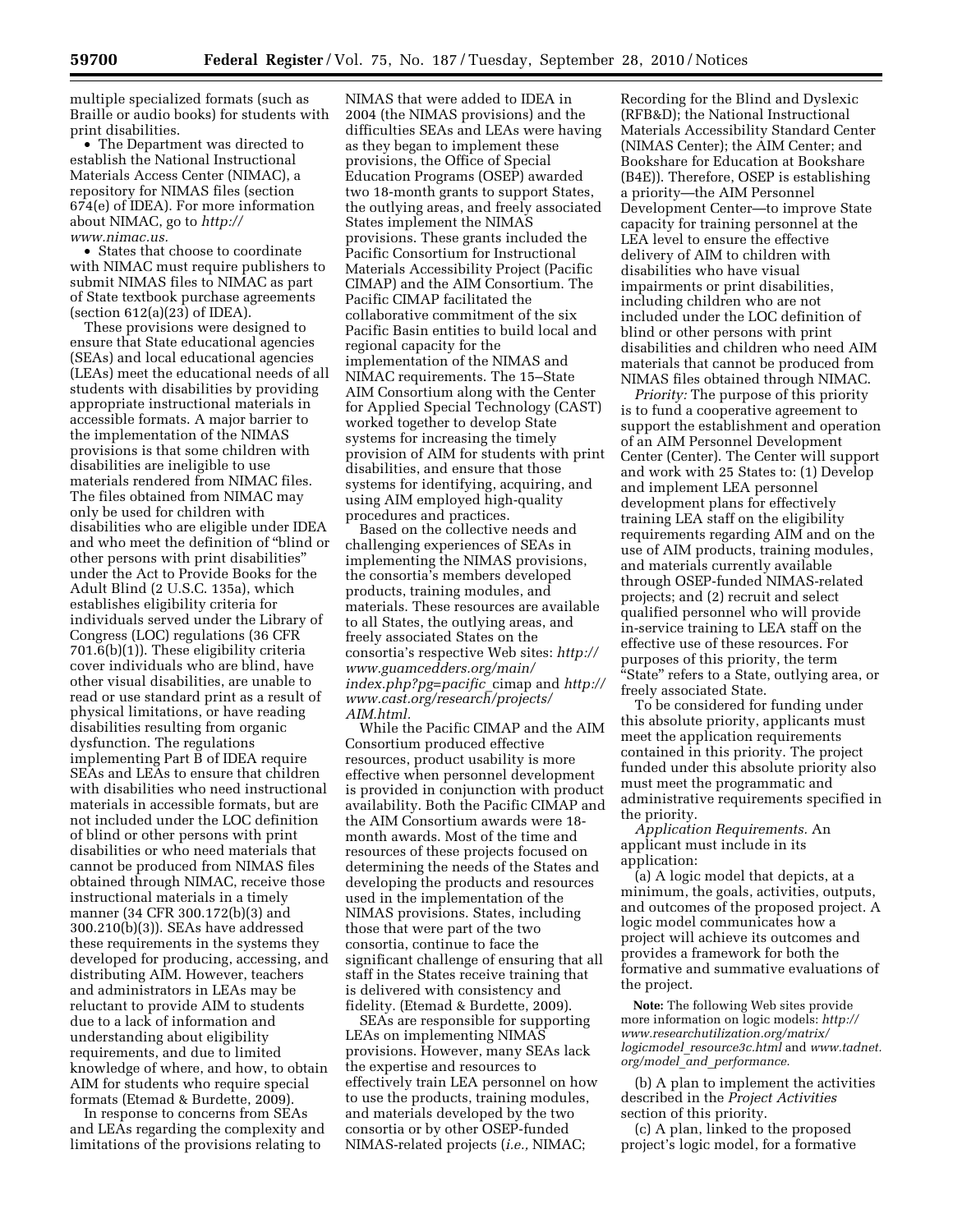evaluation of the proposed project's activities. The plan must describe how the formative evaluation will use clear performance objectives to ensure continuous improvement in the operation of the Center, including objective measures of progress in implementing the activities of the Center and ensuring the quality of products and services.

(d) A plan for recruiting and selecting 25 States to participate in the activities of the Center. The selection process must be transparent and done in conjunction with OSEP.

(e) A plan for, and description of, how the Center will incorporate the work of, and resources developed from, OSEPfunded NIMAS-related projects in the work of the Center;

(f) A budget for a summative evaluation to be conducted by an independent third party.

(g) A budget for attendance at the following:

(1) A one and one half-day kick-off meeting to be held in Washington, DC, within four weeks after receipt of the award, and an annual planning meeting held in Washington, DC, with the OSEP Project Officer during each subsequent year of the project period.

(2) A two-day Technical Assistance and Dissemination Conference in Washington, DC, during each year of the project period.

(3) A two-day Technology Project Directors' Conference in Washington, DC, during each year of the project period.

(4) A three-day Project Directors' Conference in Washington, DC, during each year of the project period.

(5) A two-day State Representative meeting in Washington, DC, with OSEP staff in the second year of the project period. The budget for attendance at this meeting must include travel and per diem support for one representative from each selected State to attend the meeting.

*Project Activities.* To meet the requirements of this priority, the Center, at a minimum, must conduct the following activities:

(a) Identify and describe currently available AIM training products, materials, modules, and other training resources that are produced by OSEPfunded projects related to the implementation of the NIMAS provisions in the 2004 amendments of IDEA.

(b) Identify and describe currently available AIM training products, materials, modules, and other training resources that are produced by publishers, universities, non-profit organizations, other federally funded

projects, and other NIMAS-related entities.

(c) Develop, and make publicly available through the Center's Web site, an electronic database of all currently available AIM products that are identified and described pursuant to paragraphs (a) and (b) of this section.

(d) Recruit and select 25 States in accordance with the plan described in response to paragraph (d) of the *Application Requirements* of this priority.

(e) Work with the 25 States selected under paragraph (d) of this section to determine their LEA personnel development needs related to each State's system for providing AIM in a timely manner, and to develop their respective LEA personnel development plans. Support the participating States in developing and implementing their personnel development plans. The personnel development plans must include in-service training for LEA level staff on—

(1) How to determine if a child has a print disability and will benefit from AIM;

(2) Eligibility requirements for children with disabilities under IDEA and the LOC regulations;

(3) How to determine the appropriate accessible formats needed for a child who requires AIM;

(4) How to obtain AIM; and (5) How to effectively use available resources with fidelity, including how to incorporate the use of AIM products, training modules, and materials made available through OSEP-funded NIMAS-

related projects and other resources; (f) Recruit, select, and train personnel from each of the 25 participating States to provide in-service training to LEA staff in their respective States.

(g) Maintain a Web site that meets government or industry-recognized standards for accessibility and that links to the Web site operated by the Technical Assistance Coordination Center (TACC).

(h) Prepare and disseminate reports, documents, and other materials on the Center's training activities.

(i) Maintain ongoing communication with the OSEP Project Officer through bi-monthly phone conversations and email communication.

(j) Conduct a formative evaluation in accordance with the plan described in response to paragraph (c) of the *Application Requirements* in this priority.

*References:* 

Etemad, P. & Burdette, P. (2009). The National Materials Accessibility Standard (NIMAS): State

Implementation Update. Project Forum: Alexandria, VA.

*Waiver of Proposed Rulemaking:*  Under the Administrative Procedure Act (APA) (5 U.S.C. 553) the Department generally offers interested parties the opportunity to comment on proposed priorities and requirements. Section 681(d) of IDEA, however, makes the public comment requirements of the APA inapplicable to the priority in this notice.

*Program Authority:* 20 U.S.C. 1474 and 1481(d).

*Applicable Regulations:* The Education Department General Administrative Regulations (EDGAR) in 34 CFR parts 74, 75, 77, 79, 80, 81, 82, 84, 85, 86, 97, 98, and 99.

**Note:** The regulations in 34 CFR part 79 apply to all applicants except federally recognized Indian tribes.

**Note:** The regulations in 34 CFR part 86 apply to institutions of higher education (IHEs) only.

## **II. Award Information**

*Type of Award:* Cooperative agreement.

*Estimated Available Funds:* The Administration has requested \$41,223,000 for the Technology and Media Services for Individuals with Disabilities program for FY 2011, of which we intend to use an estimated \$3,000,000 for the competition announced in this notice. The actual level of funding, if any, depends on final congressional action. However, we are inviting applications to allow enough time to complete the grant process if Congress appropriates funds for this program.

Contingent upon the availability of funds and the quality of applications, we may make additional awards in FY 2012 from this competition.

*Maximum Award:* We will reject any application that proposes a budget exceeding \$3,000,000 for a single budget period of 12 months. The Assistant Secretary for Special Education and Rehabilitative Services may change the maximum amount through a notice published in the **Federal Register**.

*Estimated Number of Awards:* 1.

**Note:** The Department is not bound by any estimates in this notice.

*Project Period:* Up to 24 months.

### **III. Eligibility Information**

1. *Eligible Applicants:* SEAs; IHEs; other public agencies; private nonprofit organizations; outlying areas; freely associated States; and for-profit organizations.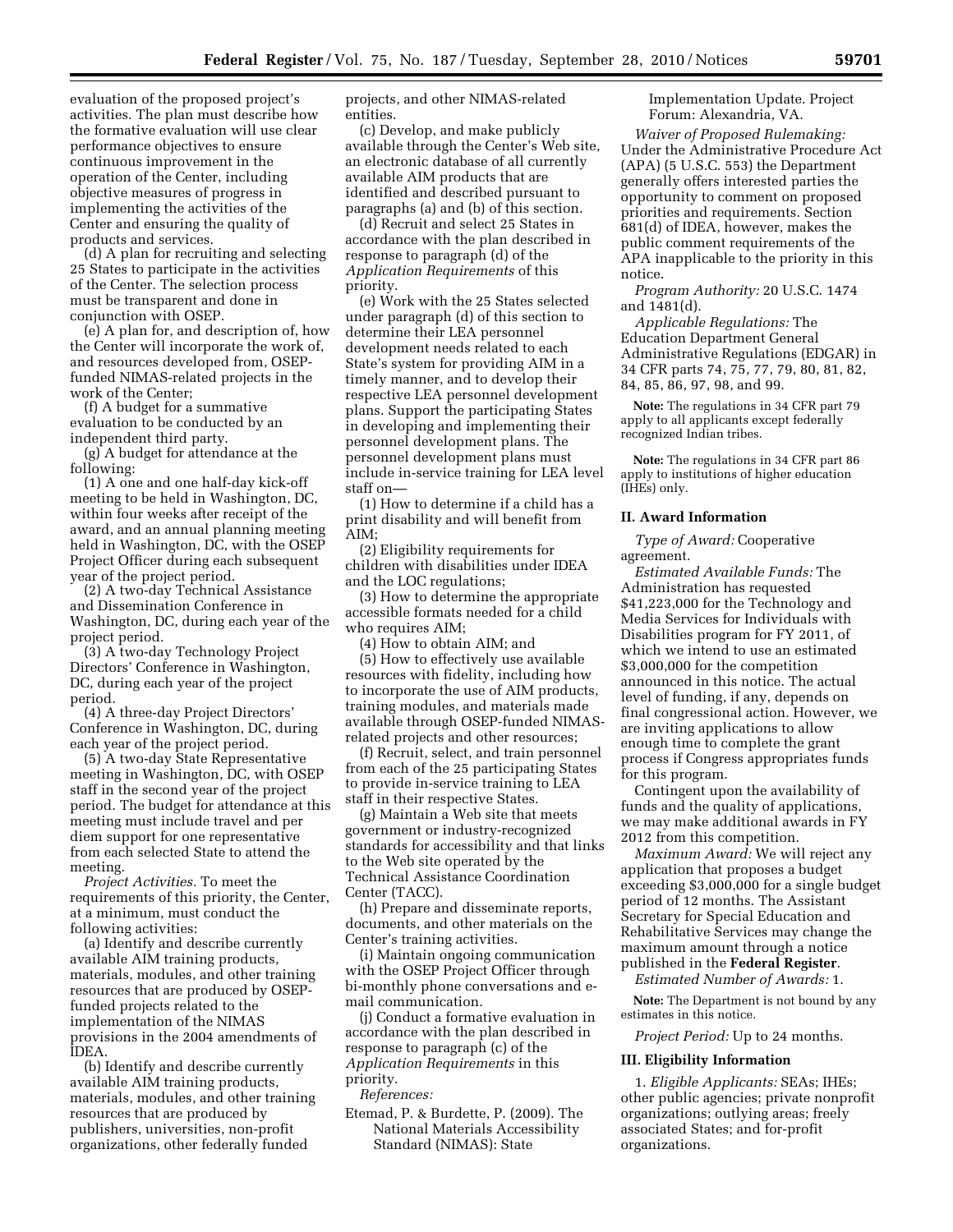2. *Cost Sharing or Matching:* This competition does not require cost sharing or matching.

3. *Other: General Requirements*—(a) The projects funded under this competition must make positive efforts to employ and advance in employment qualified individuals with disabilities (see section 606 of IDEA).

(b) Applicants and grant recipients funded under this competition must involve individuals with disabilities or parents of individuals with disabilities ages birth through 26 in planning, implementing, and evaluating the projects (see section 682(a)(1)(A) of IDEA).

## **IV. Application and Submission Information**

1. *Address to Request Application Package:* Education Publications Center (ED Pubs), U.S. Department of Education, P.O. Box 22207, Alexandria, VA 22304. Telephone, toll free: 1–877– 433–7827. FAX: (703) 605–6794. If you use a telecommunications device for the deaf (TDD), call, toll free: 1–877–576– 7734.

You can contact ED Pubs at its Web site, also: *<http://www.EDPubs.gov>* or at its e-mail address: *[edpubs@inet.ed.gov.](mailto:edpubs@inet.ed.gov)* 

If you request an application package from ED Pubs, be sure to identify this competition as follows: CFDA number 84.327W.

Individuals with disabilities can obtain a copy of the application package in an accessible format (*e.g.,* braille, large print, audiotape, or computer diskette) by contacting the person or team listed under *Accessible Format* in section VIII of this notice.

2. *Content and Form of Application Submission:* Requirements concerning the content of an application, together with the forms you must submit, are in the application package for this competition.

Page Limit: The application narrative (Part III of the application) is where you, the applicant, address the selection criteria that reviewers use to evaluate your application. You must limit Part III to the equivalent of no more than 50 pages, using the following standards:

• A "page" is  $8.5'' \times 11''$ , on one side only, with 1″ margins at the top, bottom, and both sides.

• Double space (no more than three lines per vertical inch) all text in the application narrative, including titles, headings, footnotes, quotations, references, and captions, as well as all text in charts, tables, figures, and graphs.

• Use a font that is either 12 point or larger or no smaller than 10 pitch (characters per inch).

The page limit does not apply to Part I, the cover sheet; Part II, the budget section, including the narrative budget justification; Part IV, the assurances and certifications; or the one-page abstract, the resumes, the bibliography, the references, or the letters of support. However, the page limit does apply to all of the application narrative section (Part III).

We will reject your application if you exceed the page limit; or if you apply other standards and exceed the equivalent of the page limit.

3. *Submission Dates and Times: Applications Available:* September 28, 2010.

*Deadline for Transmittal of Applications:* November 29, 2010.

Applications for grants under this competition may be submitted electronically using the Electronic Grant Application System (e-Application) accessible through the Department's e-Grants site, or in paper format by mail or hand delivery. For information (including dates and times) about how to submit your application electronically, or in paper format by mail or hand delivery, please refer to section IV.7. *Other Submission Requirements* of this notice.

We do not consider an application that does not comply with the deadline requirements.

Individuals with disabilities who need an accommodation or auxiliary aid in connection with the application process should contact the person listed under **FOR FURTHER INFORMATION CONTACT** in section VII of this notice. If the Department provides an accommodation or auxiliary aid to an individual with a disability in connection with the application process, the individual's application remains subject to all other requirements and limitations in this notice.

*Deadline for Intergovernmental Review:* January 26, 2011.

4. *Intergovernmental Review:* This program is subject to Executive Order 12372 and the regulations in 34 CFR part 79. Information about Intergovernmental Review of Federal Programs under Executive Order 12372 is in the application package for this competition.

5. *Funding Restrictions:* We reference regulations outlining funding restrictions in the *Applicable Regulations* section of this notice.

6. *Data Universal Numbering System Number, Taxpayer Identification Number, and Central Contractor Registry:* To do business with the Department of Education, (1) you must have a Data Universal Numbering

System (DUNS) number and a Taxpayer Identification Number (TIN); (2) you must register both of those numbers with the Central Contractor Registry (CCR), the Government's primary registrant database; and (3) you must provide those same numbers on your application.

You can obtain a DUNS number from Dun and Bradstreet. A DUNS number can be created within one business day.

If you are a corporate entity, agency, institution, or organization, you can obtain a TIN from the Internal Revenue Service. If you are an individual, you can obtain a TIN from the Internal Revenue Service or the Social Security Administration. If you need a new TIN, please allow 2–5 weeks for your TIN to become active.

The CCR registration process may take five or more business days to complete. If you are currently registered with the CCR, you may not need to make any changes. However, please make certain that the TIN associated with your DUNS number is correct. Also note that you will need to update your CCR registration on an annual basis. This may take three or more business days to complete.

7. *Other Submission Requirements:*  Applications for grants under this competition may be submitted electronically or in paper format by mail or hand delivery.

a. *Electronic Submission of Applications.* 

If you choose to submit your application to us electronically, you must use e-Application, accessible through the Department's e-Grants Web site at: *[http://e-grants.ed.gov.](http://e-grants.ed.gov)* 

While completing your electronic application, you will be entering data online that will be saved into a database. You may not e-mail an electronic copy of a grant application to us.

Please note the following:

• Your participation in e-Application is voluntary.

• You must complete the electronic submission of your grant application by 4:30:00 p.m., Washington, DC time, on the application deadline date. E-Application will not accept an application for this competition after 4:30:00 p.m., Washington, DC time, on the application deadline date. Therefore, we strongly recommend that you do not wait until the application deadline date to begin the application process.

• The hours of operation of the e-Grants Web site are 6:00 a.m. Monday until 7:00 p.m. Wednesday; and 6:00 a.m. Thursday until 8:00 p.m. Sunday, Washington, DC time. Please note that,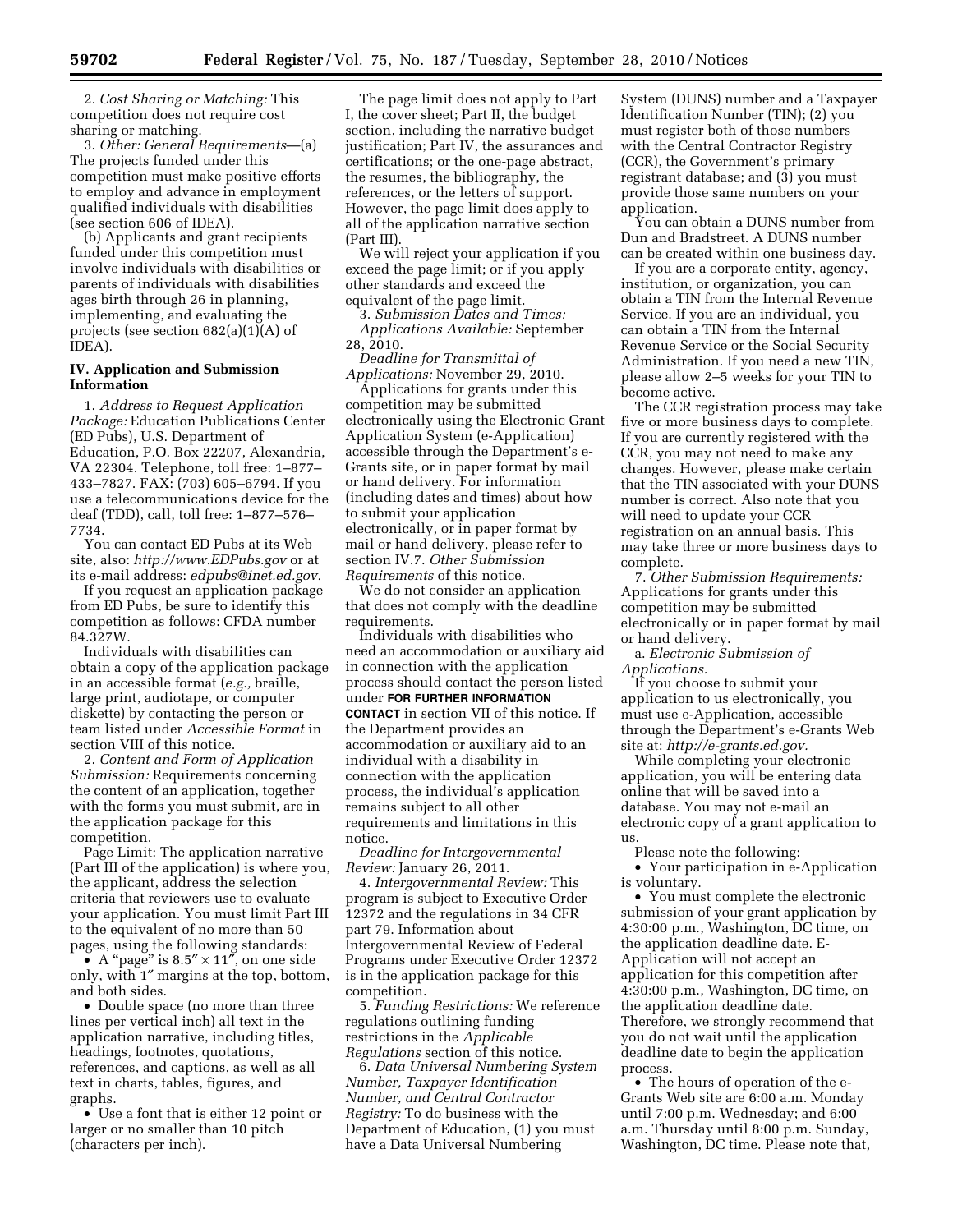because of maintenance, the system is unavailable between 8:00 p.m. on Sundays and 6:00 a.m. on Mondays, and between 7:00 p.m. on Wednesdays and 6:00 a.m. on Thursdays, Washington, DC time. Any modifications to these hours are posted on the e-Grants Web site.

• You will not receive additional point value because you submit your application in electronic format, nor will we penalize you if you submit your application in paper format.

• You must submit all documents electronically, including all information you typically provide on the following forms: The Application for Federal Assistance (SF 424), the Department of Education Supplemental Information for SF 424, Budget Information—Non-Construction Programs (ED 524), and all necessary assurances and certifications. You must attach any narrative sections of your application as files in a .DOC (document), .RTF (rich text), or .PDF (Portable Document) format. If you upload a file type other than the three file types specified in this paragraph or submit a password protected file, we will not review that material.

• Your electronic application must comply with any page limit

requirements described in this notice. • Prior to submitting your electronic application, you may wish to print a copy of it for your records.

• After you electronically submit your application, you will receive an automatic acknowledgment that will include a PR/Award number (an identifying number unique to your application).

• Within three working days after submitting your electronic application, fax a signed copy of the SF 424 to the Application Control Center after following these steps:

(1) Print SF 424 from e-Application. (2) The applicant's Authorizing

Representative must sign this form.

(3) Place the PR/Award number in the upper right hand corner of the hardcopy signature page of the SF 424.

(4) Fax the signed SF 424 to the Application Control Center at (202) 245–6272.

• We may request that you provide us original signatures on other forms at a later date.

*Application Deadline Date Extension in Case of System Unavailability:* If you are prevented from electronically submitting your application on the application deadline date because e-Application is unavailable, we will grant you an extension of one business day to enable you to transmit your application electronically, by mail, or by hand delivery. We will grant this extension if—

(1) You are a registered user of e-Application and you have initiated an electronic application for this competition; and

(2) (a) E-Application is unavailable for 60 minutes or more between the hours of 8:30 a.m. and 3:30 p.m., Washington, DC time, on the application deadline date; or

(b) E-Application is unavailable for any period of time between 3:30 p.m. and 4:30:00 p.m., Washington, DC time, on the application deadline date.

We must acknowledge and confirm these periods of unavailability before granting you an extension. To request this extension or to confirm our acknowledgment of any system unavailability, you may contact either (1) the person listed elsewhere in this notice under **FOR FURTHER INFORMATION CONTACT** (see VII. Agency Contact) or (2) the e-Grants help desk at 1–888–336– 8930. If e-Application is unavailable due to technical problems with the system and, therefore, the application deadline is extended, an e-mail will be sent to all registered users who have initiated an e-Application.

Extensions referred to in this section apply only to the unavailability of e-Application. If e-Application is available, and, for any reason, you are unable to submit your application electronically or you do not receive an automatic acknowledgment of your submission, you may submit your application in paper format by mail or hand delivery in accordance with the instructions in this notice.

b. *Submission of Paper Applications by Mail.* 

If you submit your application in paper format by mail (through the U.S. Postal Service or a commercial carrier), you must mail the original and two copies of your application, on or before the application deadline date, to the Department at the following address: U.S. Department of Education, Application Control Center, Attention: (CFDA Number 84.327W) LBJ Basement Level 1, 400 Maryland Avenue, SW., Washington, DC 20202–4260.

You must show proof of mailing consisting of one of the following: (1) A legibly dated U.S. Postal Service postmark.

(2) A legible mail receipt with the date of mailing stamped by the U.S. Postal Service.

(3) A dated shipping label, invoice, or receipt from a commercial carrier.

(4) Any other proof of mailing acceptable to the Secretary of the U.S. Department of Education.

If you mail your application through the U.S. Postal Service, we do not accept either of the following as proof of mailing:

(1) A private metered postmark.

(2) A mail receipt that is not dated by the U.S. Postal Service.

If your application is postmarked after the application deadline date, we will not consider your application.

**Note:** The U.S. Postal Service does not uniformly provide a dated postmark. Before relying on this method, you should check with your local post office.

c. *Submission of Paper Applications by Hand Delivery.* 

If you submit your application in paper format by hand delivery, you (or a courier service) must deliver the original and two copies of your application by hand, on or before the application deadline date, to the Department at the following address: U.S. Department of Education, Application Control Center, Attention: (CFDA Number 84.327W) 550 12th Street, SW., Room 7041, Potomac Center Plaza, Washington, DC 20202–4260.

The Application Control Center accepts hand deliveries daily between 8:00 a.m. and 4:30 p.m., Washington, DC time, except Saturdays, Sundays, and Federal holidays.

**Note for Mail or Hand Delivery of Paper Applications:** If you mail or hand deliver your application to the Department—

(1) You must indicate on the envelope and—if not provided by the Department—in Item 11 of the SF 424 the CFDA number, including suffix letter, if any, of the competition under which you are submitting your application; and

(2) The Application Control Center will mail to you a notification of receipt of your grant application. If you do not receive this grant notification within 15 business days from the application deadline date, you should call the U.S. Department of Education Application Control Center at (202) 245– 6288.

### **V. Application Review Information**

1. *Selection Criteria:* The selection criteria for this program are from 34 CFR 75.210 and are listed in the application package.

2. *Review and Selection Process:* In the past, the Department has had difficulty finding peer reviewers for certain competitions, because so many individuals who are eligible to serve as peer reviewers have conflicts of interest. The Standing Panel requirements under IDEA also have placed additional constraints on the availability of reviewers. Therefore, the Department has determined that, for some discretionary grant competitions, applications may be separated into two